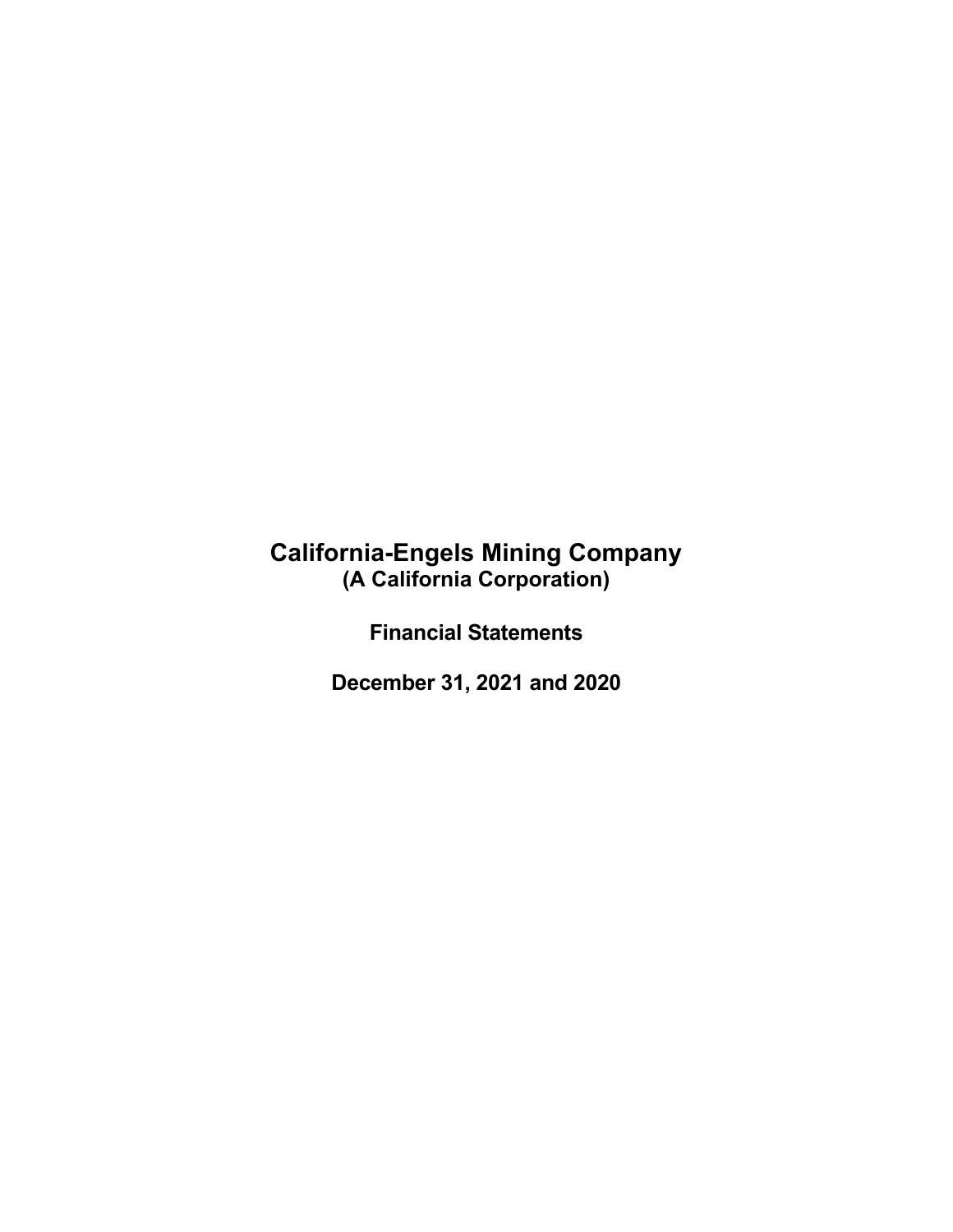|                                                   | Page |
|---------------------------------------------------|------|
| <b>Accountant's Compilation Report</b>            | 1    |
| <b>Financial Statements</b>                       |      |
| <b>Balance Sheets</b><br>$\bullet$                | 2    |
| • Statements of Income (Loss)                     | 3    |
| • Statements of Stockholders' Equity              | 4    |
| • Statements of Cash Flows                        | 5    |
| <b>Notes to Financial Statements</b><br>$\bullet$ | 6    |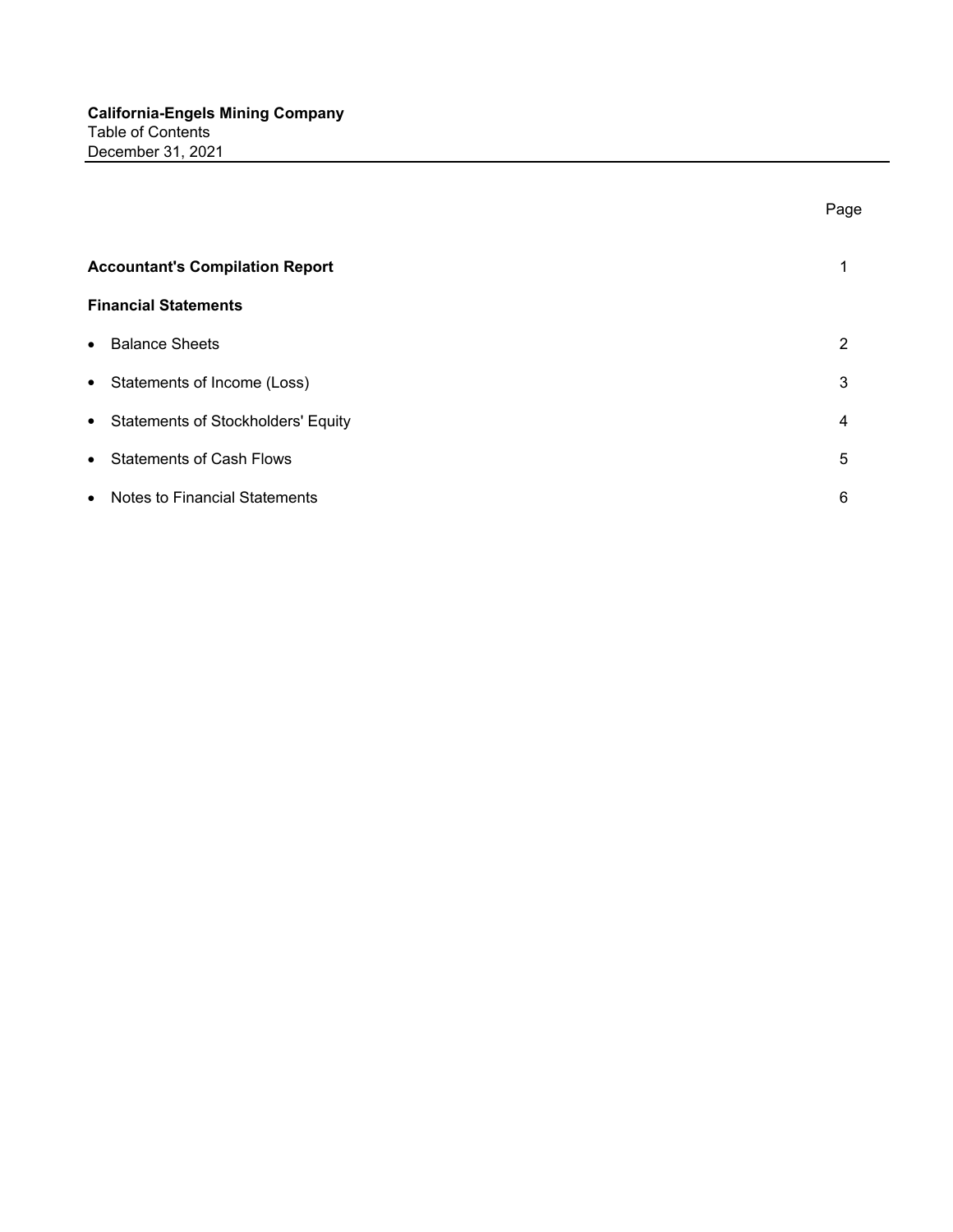Balance Sheets December 31, 2021 and 2020 (Unaudited)

| <b>Assets</b>                                                 | 2021          | 2020          |
|---------------------------------------------------------------|---------------|---------------|
| <b>Current Assets</b>                                         |               |               |
| Cash and cash equivalents                                     | 161,373<br>\$ | \$<br>131,124 |
| Royalty receivable                                            | 49            | 27            |
| Prepaid expenses                                              |               | 700           |
| <b>Total Current Assets</b>                                   | 161,422       | 131,851       |
| Property and Equipment, net                                   | 241,950       | 244,727       |
| <b>Other Assets</b>                                           |               |               |
| Investment securities                                         | 218,670       | 115,998       |
| Deferred income taxes                                         |               | 19,153        |
| <b>Total Other Assets</b>                                     | 218,670       | 135,151       |
| <b>Total Assets</b>                                           | \$<br>622,042 | 511,729<br>\$ |
| <b>Liabilities and Stockholders' Equity</b>                   |               |               |
| <b>Current Liabilities</b>                                    |               |               |
| Deferred revenue                                              | \$<br>900     | \$<br>900     |
|                                                               |               |               |
| <b>Total Current Liabilities</b>                              | 900           | 900           |
| <b>Noncurrent Liabilities</b>                                 |               |               |
| Deferred income taxes                                         | 17,249        |               |
| <b>Total Noncurrent Liabilities</b>                           | 17,249        |               |
|                                                               |               |               |
| <b>Total Liabilities</b>                                      | 18,149        | 900           |
| <b>Stockholders' Equity</b>                                   |               |               |
| Capital stock, par value \$0.25, 4,000,000 shares authorized, |               |               |
| 703,696.04 and 704,846.04 shares issued and outstanding       |               |               |
| at December 31, 2021 and 2020, respectively                   | 175,924       | 176,211       |
| Reduction surplus                                             | 2,751,381     | 2,753,393     |
| Accumulated deficit                                           | (2,323,412)   | (2, 418, 775) |
| <b>Total Stockholders' Equity</b>                             | 603,893       | 510,829       |
|                                                               |               |               |
| <b>Total Liabilities and Stockholders' Equity</b>             | 622,042       | 511,729       |

The accompanying notes are an integral part of these financial statements.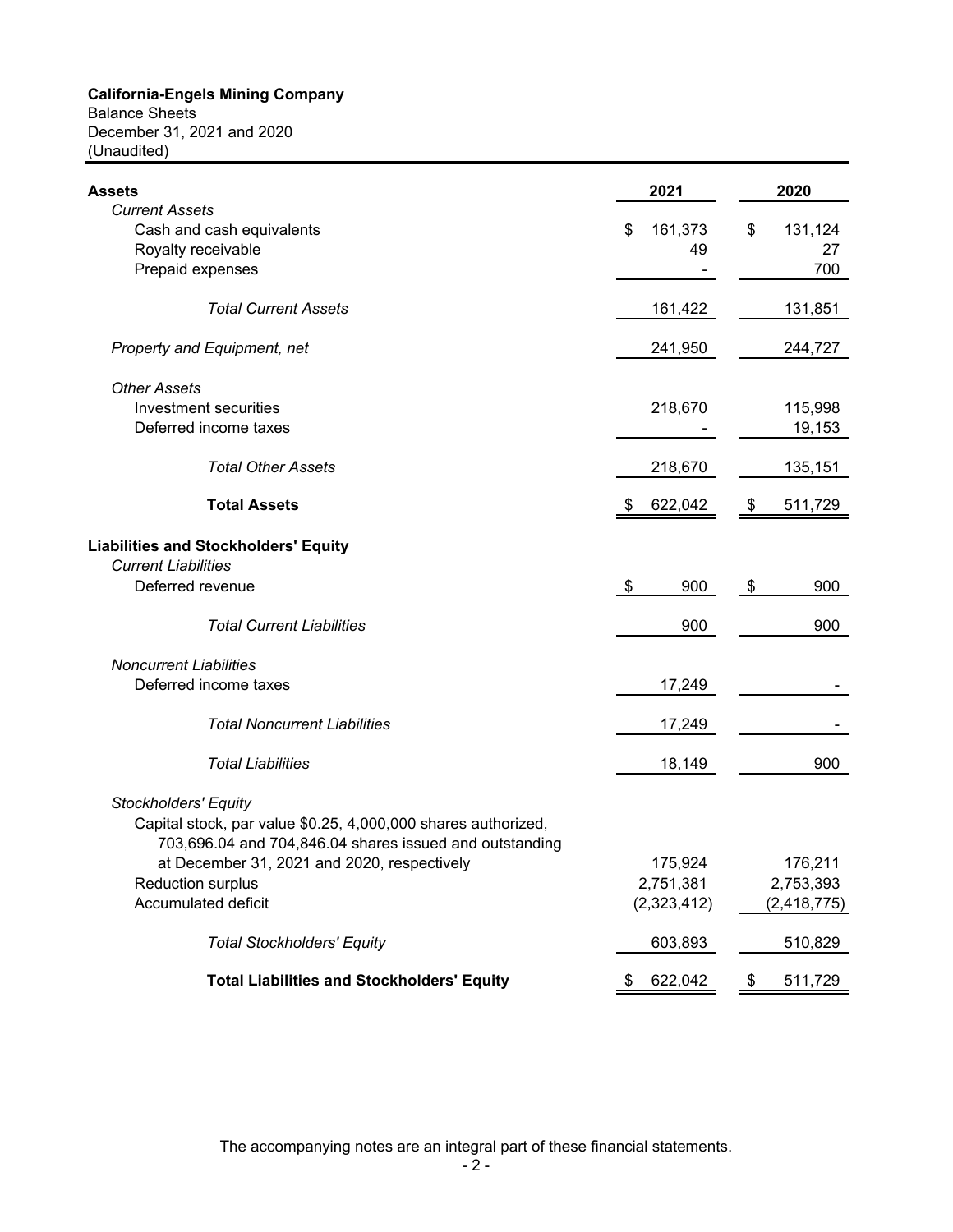Statements of Income (Loss) For the Years Ended December 31, 2021, 2020 and 2019 (Unaudited)

|                                             | 2021            | 2020            | 2019         |
|---------------------------------------------|-----------------|-----------------|--------------|
| Revenue                                     |                 |                 |              |
| Mining lease income                         | \$<br>20,000    | \$<br>20,000    | \$<br>20,000 |
| Royalty income                              | 15,798          | 14,381          | 20,963       |
| Rock lease income                           | 10,534          | 19,191          | 11,901       |
| Professional services                       | 9,600           | 9,600           | 10,800       |
| Interest income                             | 10 <sup>°</sup> | 224             | 1,146        |
| <b>Total Revenue</b>                        | 55,942          | 63,396          | 64,810       |
| <b>Operating and General Expenses</b>       |                 |                 |              |
| Payroll                                     | 17,593          | 17,593          | 17,593       |
| Taxes and licenses                          | 11,800          | 4,043           | 3,962        |
| Office and storage rents                    | 4,900           | 8,400           | 8,400        |
| Professional fees                           | 4,515           | 4,340           | 4,170        |
| Office                                      | 3,408           | 1,688           | 2,324        |
| Insurance                                   | 1,873           | 1,853           | 1,968        |
| Miscellaneous                               | 1,564           | 1,129           | 1,469        |
| Depreciation                                | 1,245           | 1,421           | 1,010        |
| Stock maintenance fee                       | 1,000           | 1,000           |              |
| Repairs and maintenance                     | 977             | 1,081           |              |
| Vehicle                                     | 360             | 913             | 1,528        |
| Donations                                   |                 |                 | 50           |
| <b>Total Operating and General Expenses</b> | 49,235          | 43,461          | 42,474       |
| <b>Income from Operations</b>               | 6,707           | 19,935          | 22,336       |
| <b>Other Income (Expense)</b>               |                 |                 |              |
| Unrealized gain (loss) on equity securities | 102,672         | (87, 302)       | 43,480       |
| Gain on disposal of assets                  | 23,186          |                 |              |
| Total Other Income (Expense)                | 125,858         | (87, 302)       | 43,480       |
| Income (Loss) Before Taxes                  | 132,565         | (67, 367)       | 65,816       |
| Income Tax (Expense) Benefit                | (37, 202)       | 17,692          | (19,050)     |
| Net Income (Loss)                           | \$<br>95,363    | \$<br>(49, 675) | \$<br>46,766 |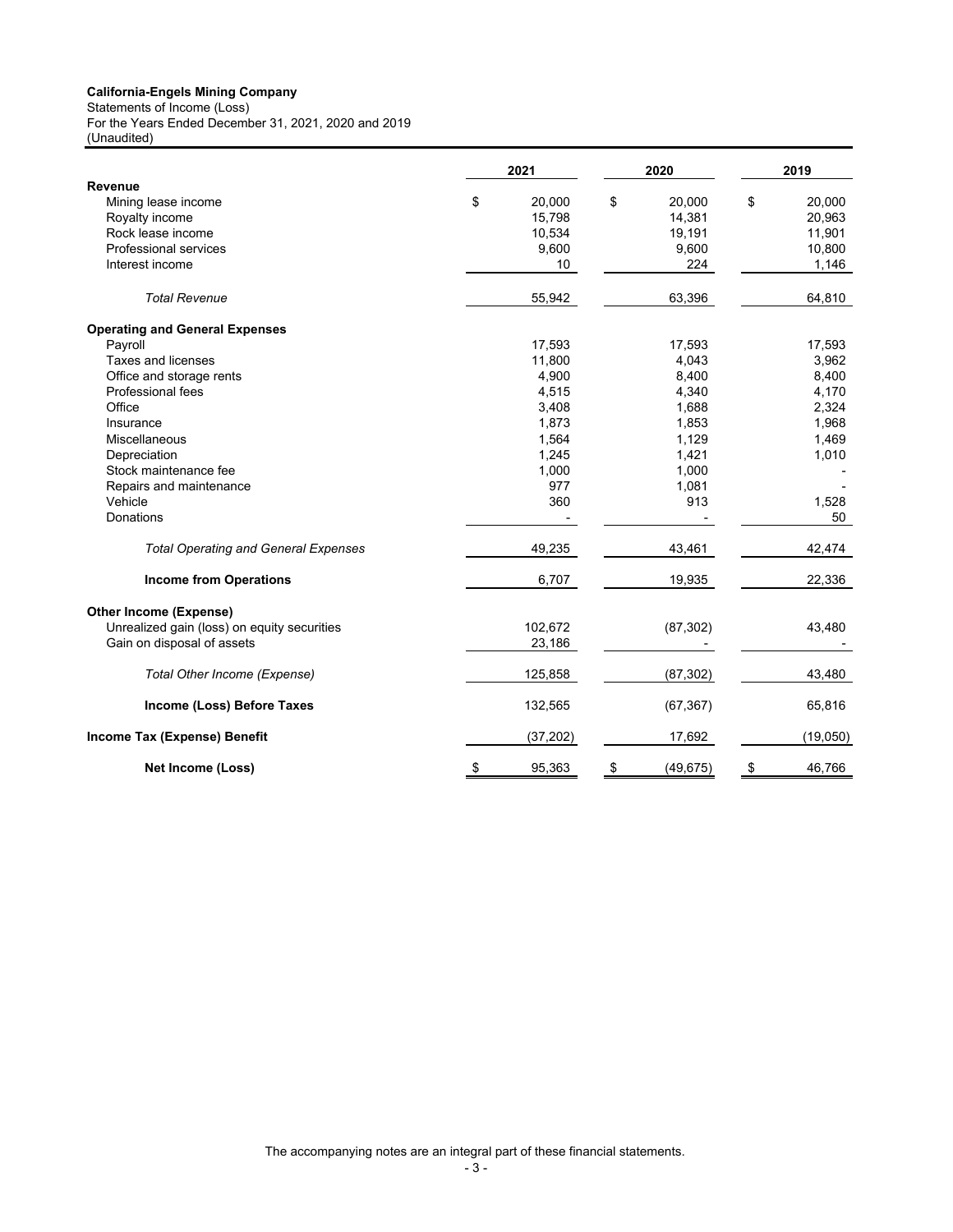Statements of Stockholders' Equity

For the Years Ended December 31, 2021, 2020 and 2019

(Unaudited)

|                                                                                                                                                                                                       | 2021                   | 2020                     | 2019                               |
|-------------------------------------------------------------------------------------------------------------------------------------------------------------------------------------------------------|------------------------|--------------------------|------------------------------------|
| <b>Capital Stock</b><br>\$0.25 par value: 4,000,000 shares authorized;<br>703,696.04, 704,846.04 and 705,046.04 shares<br>issued and outstanding at December 31, 2021,<br>2020 and 2019, respectively |                        |                          |                                    |
| Balance at beginning of year<br>Purchase and retirement of shares                                                                                                                                     | \$<br>176,211<br>(287) | 176,261<br>\$<br>(50)    | 176,263<br>(2)                     |
| Balance at end of year                                                                                                                                                                                | 175,924                | 176,211                  | 176,261                            |
| <b>Reduction Surplus</b><br>Balance at beginning of year<br>Purchase and retirement of shares                                                                                                         | 2,753,393<br>(2,012)   | 2,754,143<br>(750)       | 2,754,208<br>(65)                  |
| Balance at end of year                                                                                                                                                                                | 2,751,381              | 2,753,393                | 2,754,143                          |
| <b>Accumulated Other Comprehensive Loss</b><br>Balance at beginning of year<br>Reclassification under ASU 2016-01                                                                                     |                        |                          | (61, 016)<br>61,016                |
| Balance at end of year                                                                                                                                                                                |                        |                          |                                    |
| <b>Accumulated Deficit</b><br>Balance at beginning of year<br>Net income (loss)<br>Reclassification under ASU 2016-01                                                                                 | (2,418,775)<br>95,363  | (2,369,100)<br>(49, 675) | (2,354,850)<br>46,766<br>(61, 016) |
| Balance at end of year                                                                                                                                                                                | (2,323,412)            | (2, 418, 775)            | (2,369,100)                        |
| <b>Total Stockholders' Equity</b>                                                                                                                                                                     | 603,893<br>\$          | 510,829<br>P.            | 561,304<br>P                       |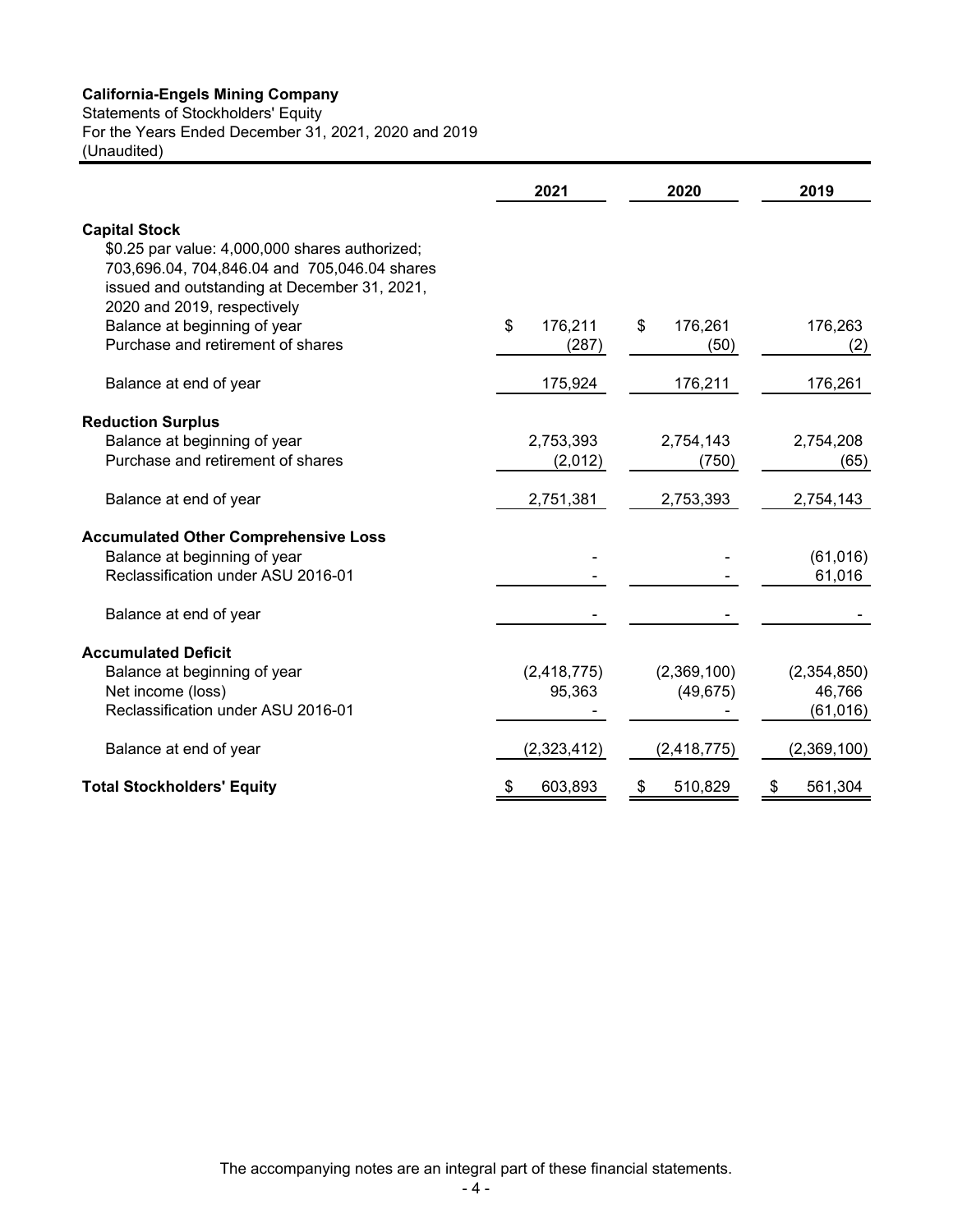Statements of Cash Flows

For the Years Ended December 31, 2021, 2020 and 2019 (Unaudited)

|                                                           | 2021         | 2020            | 2019          |  |
|-----------------------------------------------------------|--------------|-----------------|---------------|--|
| <b>Cash Flows from Operating Activities</b>               |              |                 |               |  |
| Net Income (Loss)                                         | 95,363<br>\$ | (49, 675)<br>\$ | 46,766<br>\$  |  |
| Adjustments to reconcile net income (loss) to             |              |                 |               |  |
| net cash provided by operating activities<br>Depreciation | 1,245        | 1,421           | 1,010         |  |
| Unrealized (gains) losses on equity investments           | (102, 672)   | 87,302          | (43, 480)     |  |
| Gain on disposal of assets                                | (23, 186)    |                 |               |  |
| Deferred income taxes                                     | 36,402       | (18, 492)       | 18,250        |  |
| Changes in operating assets and liabilities               |              |                 |               |  |
| Royalty receivable                                        | (22)         | 51              | 28            |  |
| Prepaid expenses                                          | 700          |                 |               |  |
|                                                           |              |                 |               |  |
| <b>Net Cash Provided by Operating Activities</b>          | 7,830        | 20,607          | 22,574        |  |
| <b>Cash Flows from Investing Activities</b>               |              |                 |               |  |
| Proceeds from asset disposals                             | 24,719       |                 |               |  |
| Payments received on note receivable                      |              |                 | 5,828         |  |
| Purchase of fixed assets                                  |              |                 | (2, 351)      |  |
| <b>Net Cash Provided by Investing Activities</b>          | 24,719       |                 | 3,477         |  |
| <b>Cash Flows from Financing Activities</b>               |              |                 |               |  |
| Purchase and retirement of shares                         | (2,300)      | (800)           | (67)          |  |
|                                                           |              |                 |               |  |
| <b>Net Cash Used by Financing Activities</b>              | (2,300)      | (800)           | (67)          |  |
| <b>Net Change in Cash and Cash Equivalents</b>            | 30,249       | 19,807          | 25,984        |  |
| Cash and Cash Equivalents, Beginning of Year              | 131,124      | 111,317         | 85,333        |  |
| Cash and Cash Equivalents, End of Year                    | 161,373      | 131,124<br>- \$ | 111,317<br>\$ |  |
|                                                           |              |                 |               |  |
| <b>Supplemental Disclosure of Cash Flow Information</b>   |              |                 |               |  |
| Cash paid during the year for                             |              |                 |               |  |
| Income taxes                                              | 800<br>\$    | \$<br>800       | \$<br>800     |  |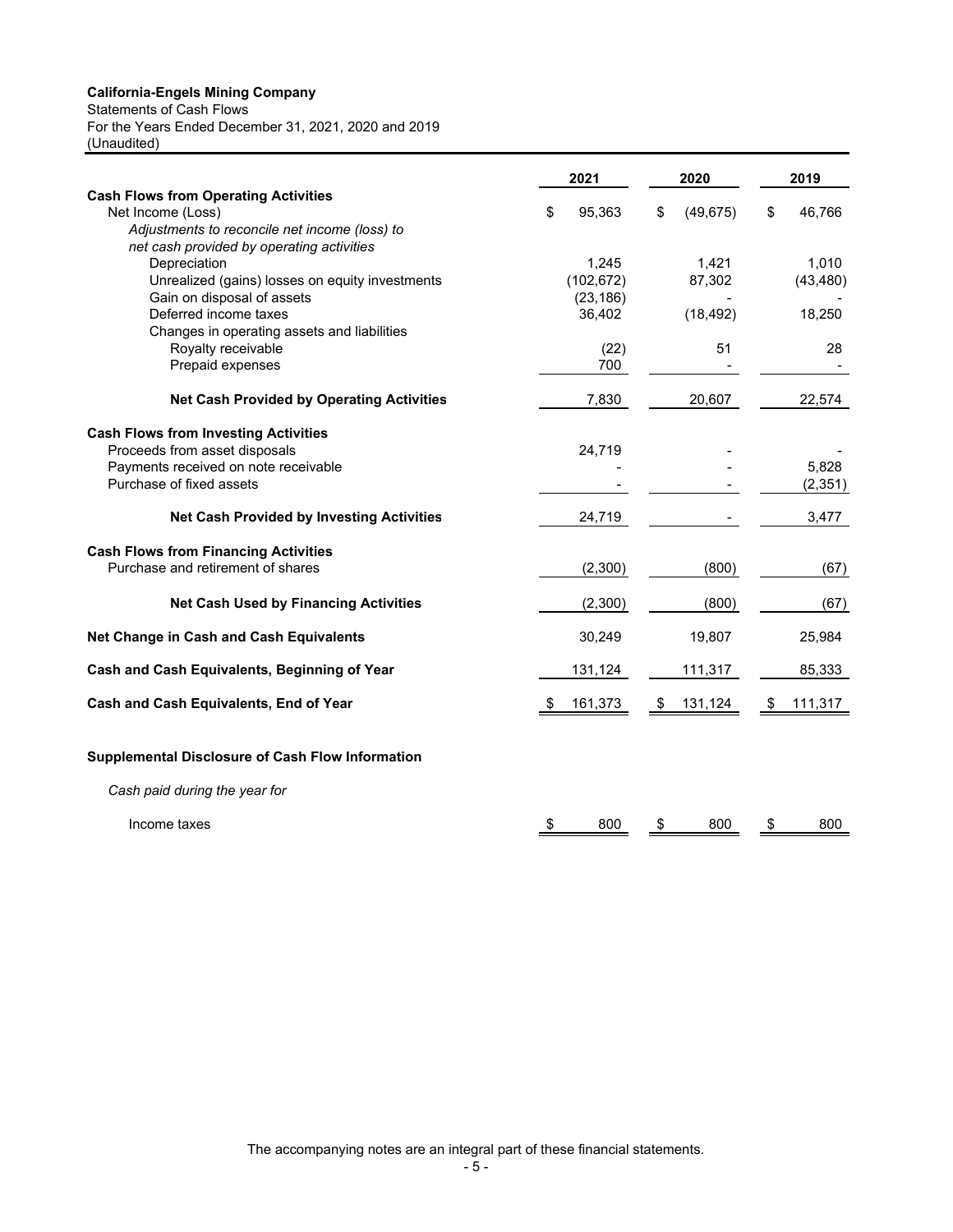#### **1. Summary of Significant Accounting Policies**

This summary of significant accounting policies of California-Engels Mining Company (the Company) is presented to assist in understanding the Company's financial statements. The financial statements and notes are representations of the Company's management who is responsible for their integrity and objectivity. These accounting policies conform to accounting principles generally accepted in the United States of America (US GAAP) and have been consistently applied in the preparation of the financial statements.

#### Nature of Activity

The Company's principal line of business is development of mineral and timber properties. The principal revenue sources currently consist of lease and investment income. The Company's properties are located in the western United States.

#### Basis of Accounting

The Company's books are maintained on the accrual method of accounting in accordance with US GAAP.

#### Cash and Cash Equivalents

For purposes of the statement of cash flows, the Company considers all highly liquid debt instruments with a purchased maturity of three months or less to be cash equivalents.

In addition to its bank account, the Company maintains its cash in a money market investment account, which is not insured by the Federal Deposit Insurance Corporation (FDIC). At December 31, 2021, the Company had \$91,293 in such account. The Company has not experienced any losses in such account.

#### **Estimates**

The preparation of financial statements in conformity with US GAAP requires management to make estimates and assumptions that affect certain reported amounts and disclosures. Accordingly, actual results could differ from those estimates.

#### Property and Equipment

Property and equipment are capitalized at cost. It is the Company's policy to capitalize expenditures for these items in excess of \$500 with a useful life greater than one year. Depreciation is calculated using the straight-line method over five to fifteen years.

#### Income Taxes

The Company accounts for income taxes under the provisions of FASB ASC 740, *Income Taxes*. ASC 740 requires recognition of deferred tax assets and liabilities for the expected future tax consequences of events that have been included in the financial statements or tax returns. Under this method, deferred tax assets and liabilities are determined based on the difference between the financial statement and tax bases of assets and liabilities using enacted rates in effect for the year in which the differences are expected to reverse.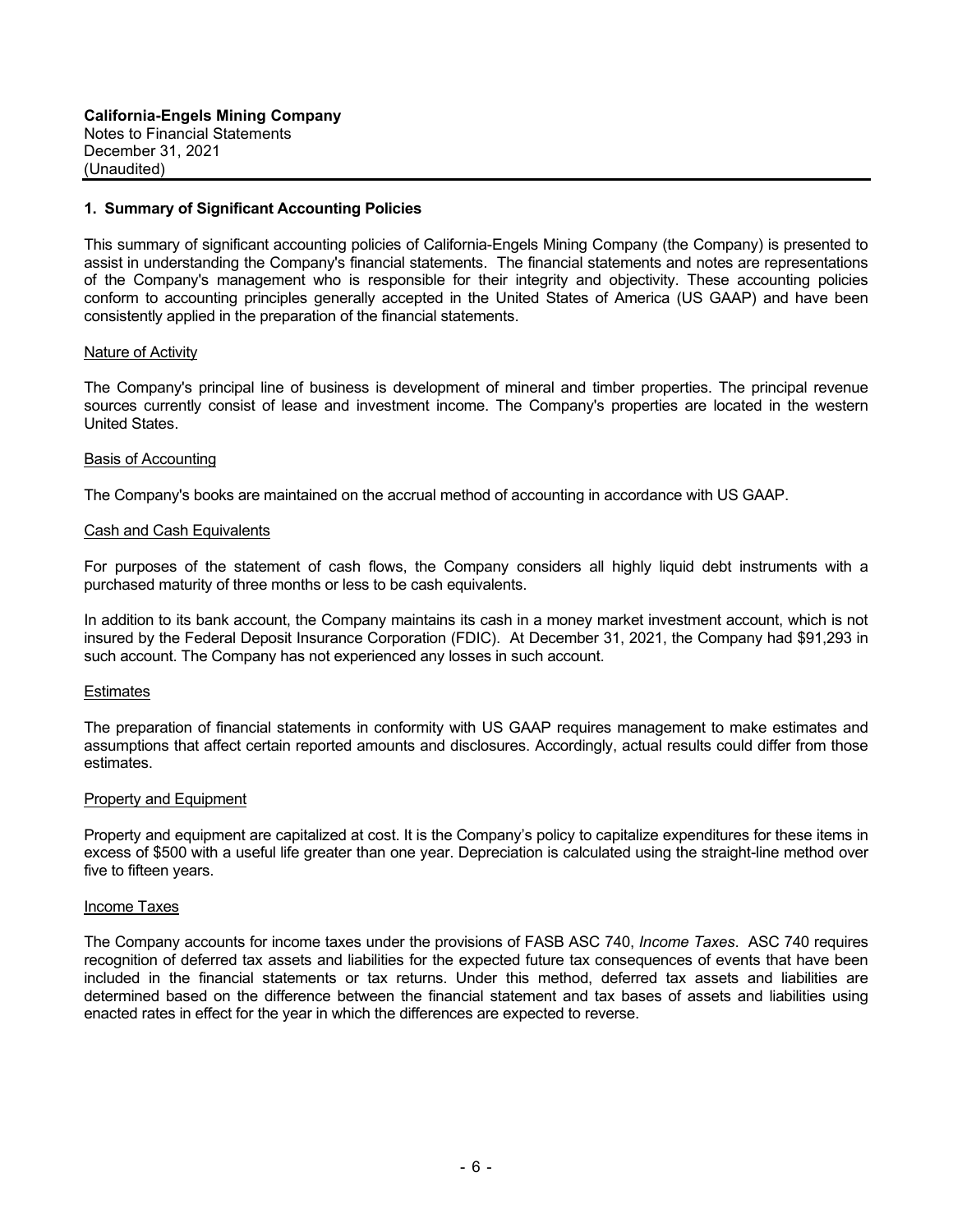#### **1. Summary of Significant Accounting Policies (continued)**

#### Fair Value of Financial Instruments

Fair value accounting establishes a fair value hierarchy that prioritizes the inputs of valuation techniques used to measure fair value. The hierarchy gives the highest priority to unadjusted quoted prices in active markets for identical assets or liabilities (Level 1 measurements) and the lowest priority to unobservable inputs (Level 3 measurements). The three levels of the fair value hierarchy are described below:

| Level 1 | Unadjusted quoted prices in active markets that are accessible at the measurement |
|---------|-----------------------------------------------------------------------------------|
|         | date for identical, unrestricted assets or liabilities;                           |

- *Level 2 Quoted prices in markets that are not active, or inputs that are observable, either directly or indirectly, for substantially the full term of the asset or liability; and*
- *Level 3 Prices or valuation techniques that require inputs that are both significant to the fair value measurement and unobservable (supported by little or no market activity).*

The Company holds equity securities in publicly traded securities. Those securities are classified within Level 1 of the fair value hierarchy as their fair value is determined using quoted prices in active markets.

#### Unrealized Gains (Losses) on Investments in Equity Securities

In January 2016, the FASB issued ASU No. 2016-01, "*Financial Instruments – Overall (Subtopic 825-10): Recognition and Measurement of Financial Assets and Financial Liabilities*" ("ASU 2016-01"). Under ASU 2016-01, investments in equity securities with readily determinable fair values are all measured at fair value with changes reported in net income. An alternative to fair value measurement is provided for investments in equity securities that do not have readily determinable fair values. Those investments may be recorded at cost, adjusted through earnings for observable price changes and any subsequent impairment. The Company adopted ASU 2016-01and reclassified its unrealized losses on equity investments of \$61,016 from accumulated other comprehensive loss to accumulated deficit at December 31, 2019.

#### **2. Property and Equipment**

Property and equipment consisted of the following at December 31:

|                                   |   | 2021     | 2020 |          |  |
|-----------------------------------|---|----------|------|----------|--|
| Furniture, equipment and vehicles | S | ۰        |      | 48.387   |  |
| Land and land improvement         |   | 248,132  |      | 248,132  |  |
| Less accumulated depreciation     |   | (6, 182) |      | (51,792) |  |
| Property and equipment, net       |   | 241,950  |      | 244.727  |  |

In 2021, the Dixie Fire destroyed the town of Greenville, California and all of the Company's furniture, equipment and vehicles were destroyed. The Company received insurance proceeds of \$24,719 and recognized a gain on disposal of \$23,186. Depreciation expense was \$1,245, \$1,421, and \$1,010 for the years ended December 31, 2021, 2020 and 2019, respectively.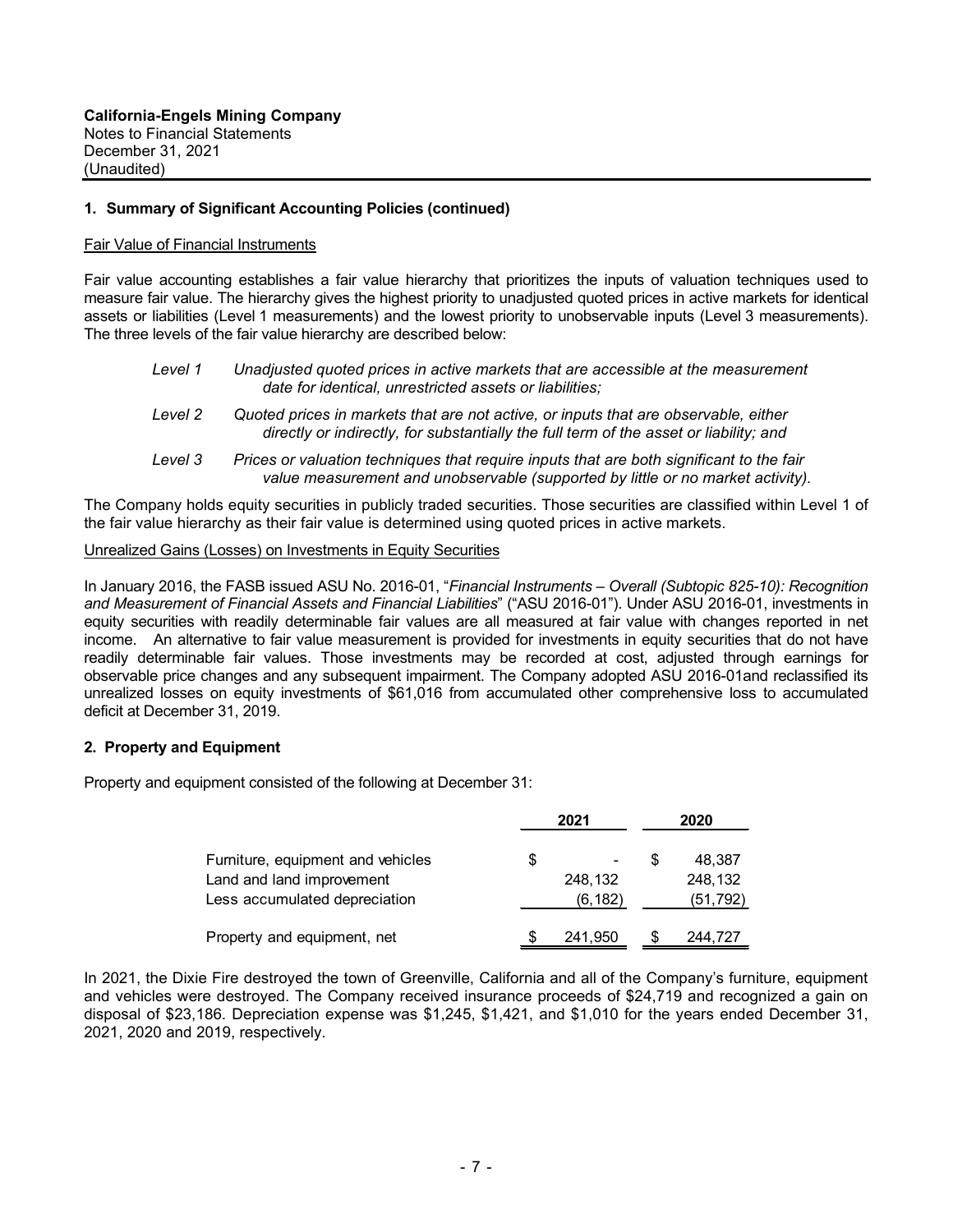#### **3. Mining Claims and Fee Land Owned**

At December 31, 2021, the Company was the owner of 36 patented lode mining claims totaling 736 acres comprising the Engels and Superior Mines and 239.24 acres of patented land at Engelmine, Lights Creek Mining District, Plumas County, California. All of these lands are optioned to US Copper Corp. except for 77 acres on Diamond Mountain Road along Lights Creek by the Company for possible commercial development.

At December 31, 2021, the Company was the owner of 5 patented lode mining claims totaling 100 acres on Ward Creek in the Genesee Mining District, Plumas County, California.

#### **4. Valuations of Mineral Lands - Deferred Income Taxes**

The mineral lands carried on the books at a value of \$10,000 less depletion have a historical cost basis from June 19, 1901 of \$1,000,000. Beginning in 1913, different valuations were placed on these lands by the Commissioner of Internal Revenue. Under instructions of the Commissioner, the values of the land were written up on the books to a high of \$4,500,000 on February 23, 1928.

In 1934, because of depressed conditions, the mineral lands were written down to \$10,000 without any tax benefit. In the event of a sale of these lands the recognized gain for tax purposes will be substantially reduced or eliminated. Consequently, a deferred tax asset of approximately \$340,000 has been offset by a corresponding valuation allowance of approximately \$340,000 due to the unlikelihood of the sale of the property in the near future. During the year ended December 31, 2017, reflecting the federal corporate income tax rate change resulting from the Tax Cuts and Jobs Act, the deferred tax asset and corresponding valuation allowance related to the mineral lands were each re-measured to be \$210,000.

It is estimated that the current market value of the properties meets or exceeds the \$1,000,000 historical cost basis; however, due to the length of time the Company has reported the land values at the written down value of \$10,000, a change to the cost method has not been deemed appropriate for reporting purposes.

#### **5. Investment Securities**

The Company's equity securities portfolio is comprised of items with readily determinable fair values. In accordance with the provisions of Financial Accounting Standards Board (FASB) Accounting Standards Codification (ASC) 321, *Investments – Equity Securities Topic*, those equity securities are reported as an asset at their fair value. Following adoption of ASU 2016-01, unrealized gains and losses arising during the year are recorded in net income (loss). Prior to the adoption of ASU 2016-01, unrealized gains and losses on equity securities were reported within other comprehensive income (loss) until realized. The following table reflects the portion of unrealized gains and (losses) recognized during the years ended December 31 on equity securities still held at the reporting date:

|                                                                                                             | 2021          | 2020            | 2019   |  |
|-------------------------------------------------------------------------------------------------------------|---------------|-----------------|--------|--|
| Net gains and (losses) recognized during the year on<br>equity securities                                   | \$<br>102.672 | \$<br>(87, 302) | 43,480 |  |
| Less: Net gains and (losses) recognized during the<br>year on equity securities sold during the year        |               |                 |        |  |
| Unrealized gains and (losses) recognized during the<br>year on equity securities held at the reporting date | 102.672       | (87, 302)       | 43.480 |  |

There were no sales of equity securities during the years ended December 31, 2021, 2020 or 2019.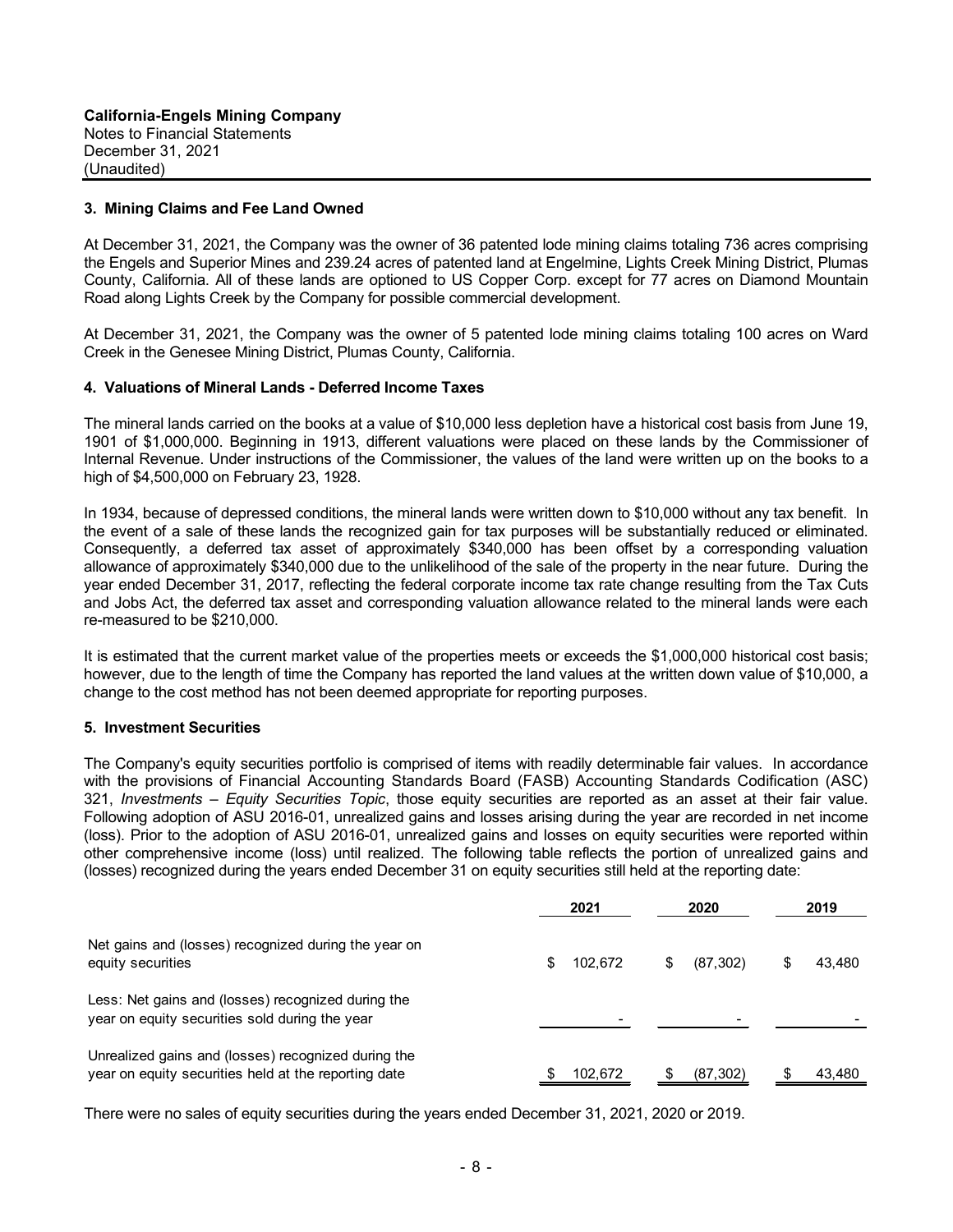### **6. Contingent Liabilities**

The Company is not a defendant in any legal proceeding nor is there any litigation in progress, pending or threatened against the Company.

#### **7. Capital Stock**

The Company acquired and subsequently retired shares from estates totaling 1,150 shares of capital stock for \$2,300 in 2021, 200 shares for \$800 in 2020, and 10 shares for \$67 in 2019.

#### **8. Mining Lease**

On April 18, 2006, the Company entered into an Exploration Permit with Option to Lease and Purchase agreement on its 36 patented lode mining claims and 162.12 acres of its fee lands at Engelmine, Lights Creek Mining District, Plumas County, California. The agreement provides for annual rental payments, issuance of shares, annual work requirement and a net smelter return of 2% when in production. Royalties to the Company are capped at \$25,000,000. The Company retained the rights to the timber on the property and to manage its Engelmine Forest, California Tree Farm #2611 pursuant to its Non-Industrial Management Plan. Upon completion of mining and reclamation, title to the property will be returned to the Company.

#### **9. Rock Lease**

Effective September 1, 2012, the Company leased the No. 10 Level dump of the Engels Mine to Turner Excavating, Inc. to screen and crush aggregate for road rock and other uses. The lessee completed a reclamation plan and financial bond to assure that performance standards of the reclamation plan are satisfied. The Company receives a 10% gross royalty on rock sold with a minimum of \$3,000 per year.

#### **10. Related Party Transactions**

The Company receives bookkeeping and office fees from three other entities that share common management with the Company. The income received from such entities amounted to \$9,600 for each of the years ended December 31, 2021, 2020 and 2019.

The Company pays rent and stock maintenance fees to an entity that shares common management with the Company. The expenses incurred for such services amounted to \$5,900, \$9,400 and \$8,400 for the years ended December 31, 2021, 2020 and 2019, respectively.

#### **11. Earnings (Loss) per Share**

The earnings (loss) per share for the years ended December 31 were as follows:

|                               | 2021 |         | 2020 |           | 2019 |         |
|-------------------------------|------|---------|------|-----------|------|---------|
| Net Income (Loss) - Numerator | \$   | 95.363  | \$   | (49, 675) | \$   | 46.766  |
| Weighted Shares - Denominator |      | 704,164 |      | 704,981   |      | 705,052 |
| Earnings (Loss) per Share     | S    | 0.135   | S    | (0.070)   | S    | 0.066   |